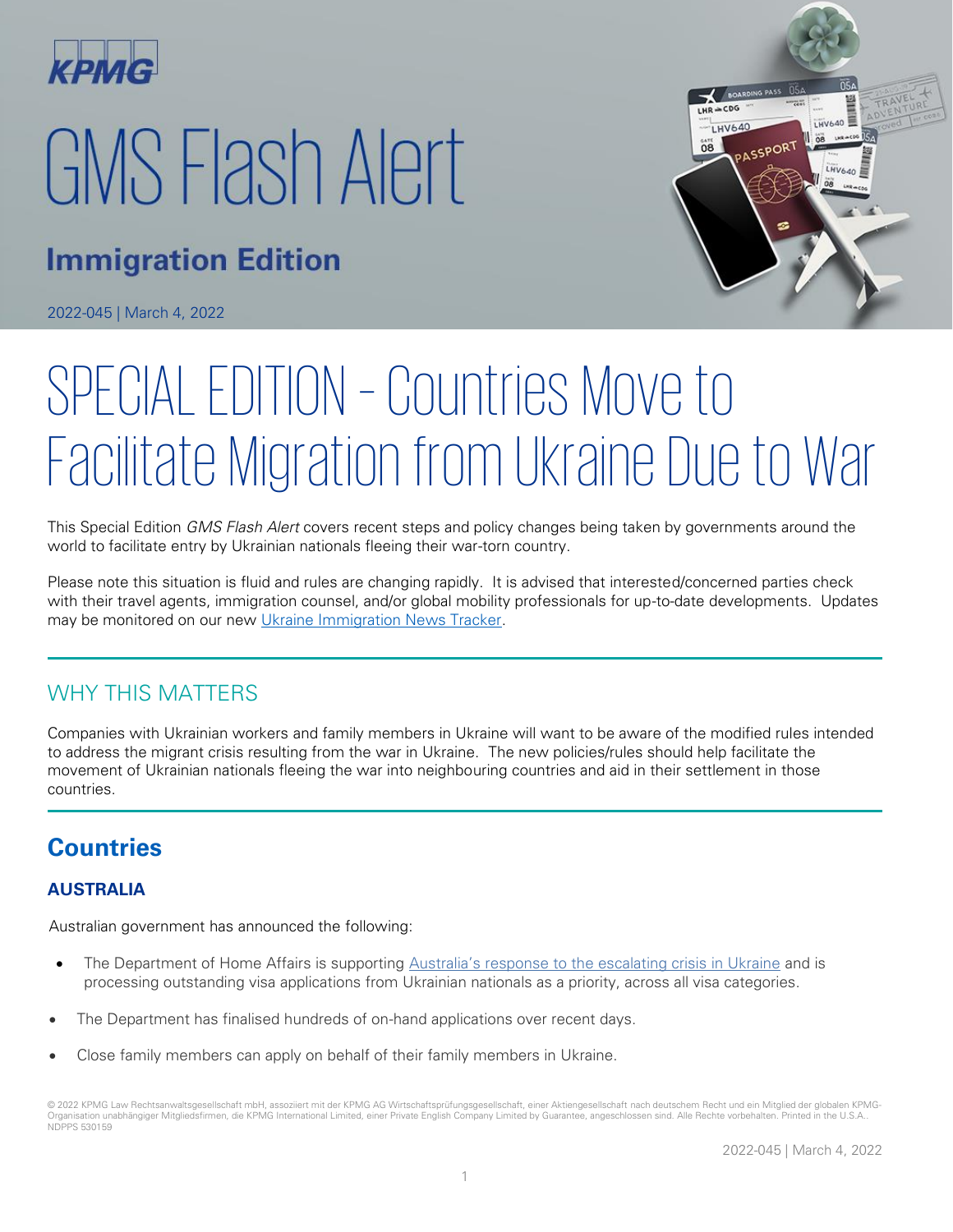- The prime minister has also announced that automatic visa extensions for six months will be given to Ukrainian nationals in Australia who have a visa expiring before 30 June 2022. Visa holders do not need to do anything to receive this extension. The Department is contacting visa holders in Australia who have visas expiring soon to make arrangements if they wish to remain in Australia.
- Enquiries from Ukrainian temporary visa holders in Australia, and those waiting on a visa outcome or looking for visa options, can be directed to: Global Service Centre (in Australia), Phone: 131 881, [Enquiry form for Ukraine conflict](https://www.homeaffairs.gov.au/help-and-support/ukraine-visa-support/contact-form-for-ukraine)  [visa arrangement](https://www.homeaffairs.gov.au/help-and-support/ukraine-visa-support/contact-form-for-ukraine) .

For assistance or further information, please contact Samantha Panchal, KPMG in Australia at: Tel +61 2 9335 8974 or spanchal1@kpmg.com.au.

#### **BELGIUM**

- Ukrainian nationals who are holders of valid biometric passports benefit from visa-free travel are allowed to enter Belgian territory without an entry visa, and stay here for up to 90 days within a 180-day period.
- Belgian authorities are considering further concessions to enable Ukrainian nationals to obtain long-term i.e., beyond 90 days – authorization for the right to work and reside in Belgium.

For assistance or further information, please contact Nele Godefroid, KPMG in Belgium at: Tel +32 (0)2 708 38 46 or ngodefroid@kpmg.com.

#### **BULGARIA**

- Ukrainian nationals who are holders of valid biometric passports benefit from the visa-free regime and are allowed to enter Bulgaria without an entry visa, and stay here for up to 90 days within 180 days.
- Ukrainian nationals who do not hold valid passports or any passport may enter the territory of the Republic of Bulgaria as asylum seekers, but they will be subject to specific procedures in respect of requesting and granting international protection.
- COVID-19 entry restrictions regarding Ukrainian nationals arriving in Bulgaria are not revoked. They shall need to provide a certificate for vaccination / recovery / testing. Otherwise they will be put under 10-day mandatory quarantine.
- Access to the labour market without a work permit is allowed upon obtaining refugee status or humanitarian protection by virtue of a Decision issued by the Bulgarian Agency for Refugees.
- Ukrainian nationals could be locally employed after the third month as from initiating the procedure for international protection (i.e., as from the date of requesting refugee status or humanitarian protection) where a simplified procedure for declaring employment is applicable.

For assistance or further information, please contact Desislava Minkova, KPMG in Bulgaria at: Tel +359 2 969 7600 or dmminkova@kpmg.com.

<sup>© 2022</sup> KPMG Law Rechtsanwaltsgesellschaft mbH, assoziiert mit der KPMG AG Wirtschaftsprüfungsgesellschaft, einer Aktiengesellschaft nach deutschem Recht und ein Mitglied der globalen KPMG-Organisation unabhängiger Mitgliedsfirmen, die KPMG International Limited, einer Private English Company Limited by Guarantee, angeschlossen sind. Alle Rechte vorbehalten. Printed in the U.S.A. NDPPS 530159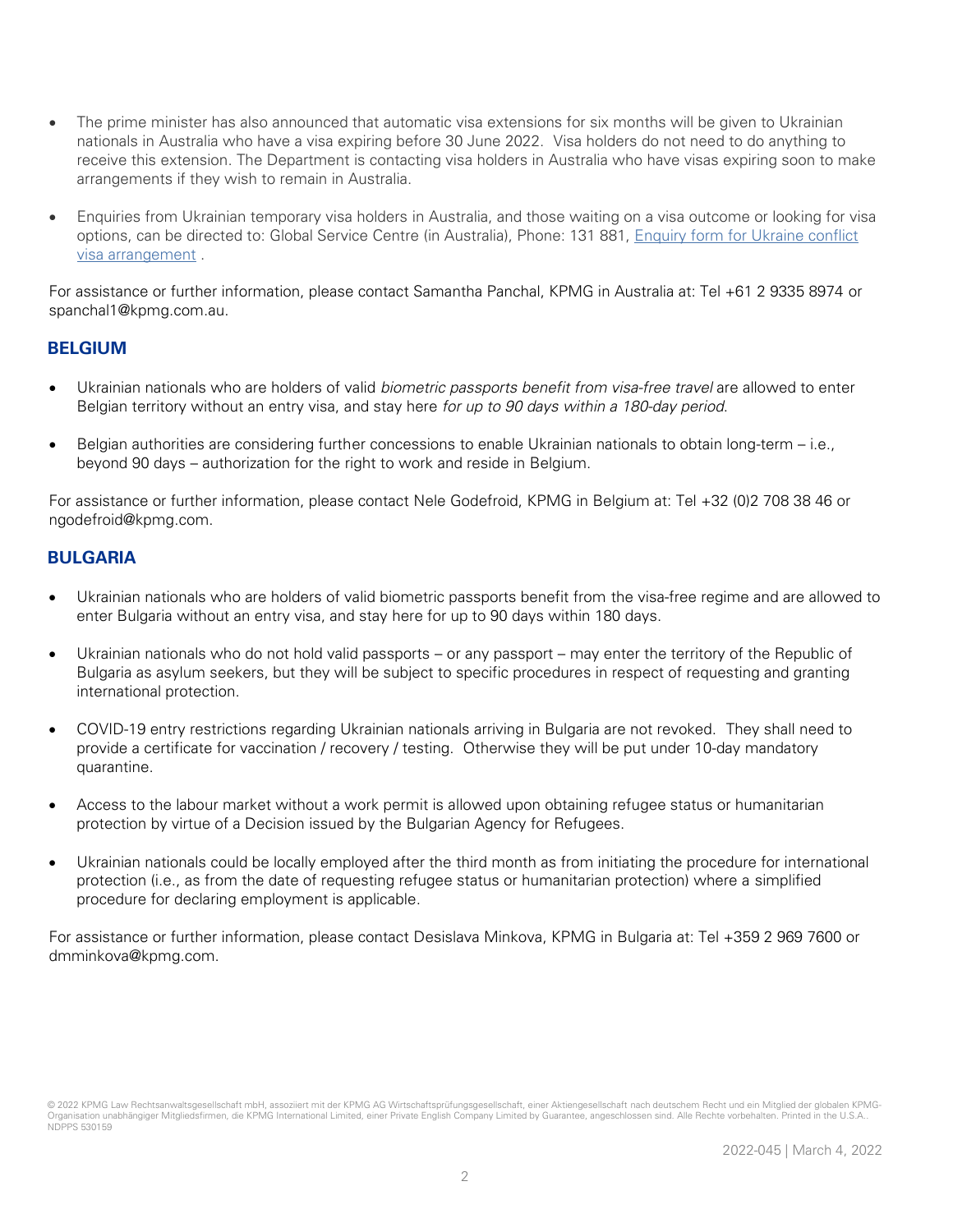#### **CANADA**

Canada is launching a package of new immigration measures, including the following:

- Establishing a dedicated service channel for Ukraine enquiries that will be available for clients both in Canada and abroad at 1-613-321-4243, with collect calls accepted. In addition, clients can now add the keyword **"**Ukraine2022**"** to the [IRCC Web form](https://ircc.canada.ca/english/contacts/web-form.asp) with their enquiry and their email will be prioritized.
- Implementing urgent processing of travel documents, including issuing single-journey travel documents for immediate family members of Canadian citizens and permanent residents who do not have valid passports.
- Updating a Web page to provide [current information on measures;](https://www.canada.ca/en/immigration-refugees-citizenship/services/immigrate-canada/ukraine-measures.html) this page will include content in Ukrainian for ease of reference.
- Ensuring that Ukrainians currently in Canada are able to extend their stay or stay longer in Canada by prioritizing the renewal of work and study permits, and extending a policy that allows individuals to apply for a work permit from within Canada. This policy would allow temporary residents who receive a job offer to remain in Canada and start working while they wait for their work permit applications to be processed.
- IRCC will issue open work permits to Ukrainian visitors, workers, and students who are currently in Canada and cannot go home, so they can stay longer if they wish. IRCC will waive fees, retroactive to February 22, 2022, for certain travel and immigration documents, such as Canadian passports, permanent resident travel documents, proofs of citizenship, visitor visas, and work and study permits. Further details will be made available in the coming weeks as these measures launch.
- IRCC has also taken steps to increase operational readiness in the region, including relocating staff, moving additional supplies and equipment, such as mobile biometric collection kits, in anticipation of an increased volume of requests, and adjusting operations in offices across our global network to foster service continuity for Ukraine. Online options are available for most applications.

For assistance or further information, please contact Graeme Black, KPMG in Canada at: Tel +1-416-943-7756 or [graemeblack@kpmg.ca](mailto:graemeblack@kpmg.ca) .

#### **CROATIA**

- Ukrainian nationals who are holders of valid biometric passports benefit from visa-free travel and are allowed to enter Croatian territory without an entry visa, and stay here for up to 90 days within a 180-day period. If they stay longer, they need to register their temporary stay (it is possible that in future the registration of temporary stay and obtaining of work and stay permits could be performed under more favourable terms compared to other non-EEA nationals, but this has not been confirmed yet).
- The registration of address with the Ministry of Interior can be performed via e-mail.
- Entering Croatian territory with pets is possible without animal passports and the typical relevant tests.
- Croatia has established two reception centres, one in Zagreb (Motel Plitvice) and one in Osijek (Sports Hall South 2), while the third reception centre is being prepared in Varaždinske Toplice.
- Ukrainian nationals may inform the Red Cross in Croatia upon their arrival in order to receive humanitarian aid and psychosocial support.

For assistance or further information, please contact Suzana Delija, KPMG in Croatia at: Tel +385 1539 0252 or sdelija@kpmg.com.

<sup>© 2022</sup> KPMG Law Rechtsanwaltsgesellschaft mbH, assoziiert mit der KPMG AG Wirtschaftsprüfungsgesellschaft, einer Aktiengesellschaft nach deutschem Recht und ein Mitglied der globalen KPMG-Organisation unabhängiger Mitgliedsfirmen, die KPMG International Limited, einer Private English Company Limited by Guarantee, angeschlossen sind. Alle Rechte vorbehalten. Printed in the U.S.A. NDPPS 530159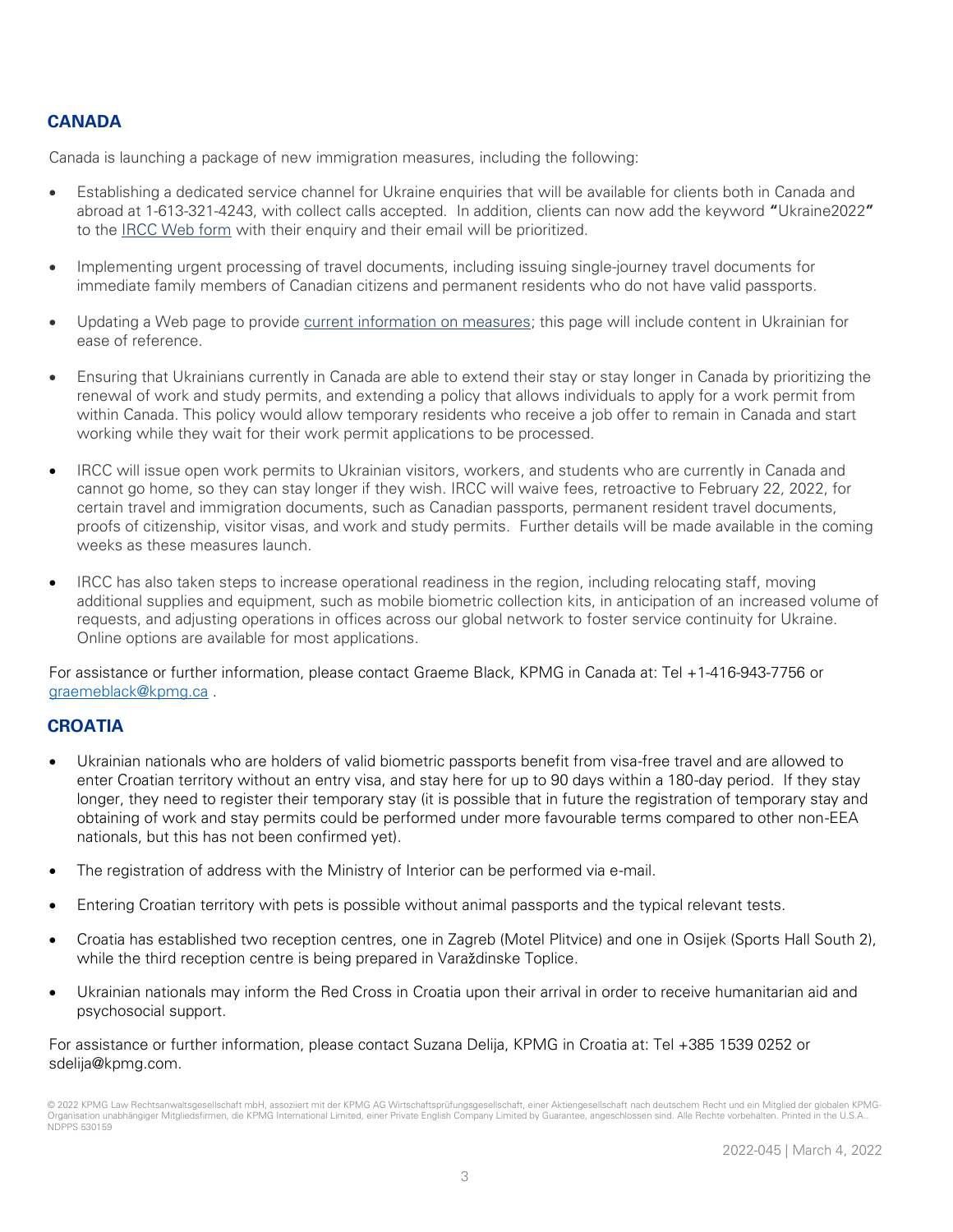#### **CZECH REPUBLIC**

Updates from the Czech Republic regarding the authorities' approach to Ukrainian citizens:

- Ukrainian nationals who are holders of valid biometric passports may benefit from visa-free travel and can enter the Czech Republic without any visa / residence permit and stay in the territory for up to 90 days within a 180-day period.
- Ukrainian nationals without non-biometric passport / those who have exceeded their visa-free stay / do not hold a passport at all should be able enter the country as well. However, smooth crossing of the external EU border cannot be guaranteed and thus, presenting as much identity-proving documents as available is highly recommended.
- All arrivals must arrange for travel health insurance which may be purchased online. Moreover, they are obliged to register their arrival at the Foreigners' Police Office.
- No COVID-19-related restrictions are currently applicable for Ukrainian nationals entering the Czech Republic.
- The Czech Republic has introduced a special type of long-term visa available to those who arrive in the territory via the visa-free regime and for those whose current visas are expiring shortly and cannot be extended.
- Applying for asylum or subsidiary protection is also an option after entering the Czech Republic, however, it is not recommended by the Immigration Office. The authority encourages individuals to apply for the special type of longterm visa as it is easier and faster.
- All Ukrainian nationals wishing to perform work activities in the Czech Republic are obliged to apply for a work permit after obtaining a special type of long-term visa. This obligation is now being reviewed by the Czech/European authorities and an exception from this obligation is expected.

For assistance or further information, please contact Pavel Gorel, KPMG in the Czech Republic at: Tel +420 222 123 553 or pgorel@kpmg.cz.

#### **EUROPEAN UNION**

Over the past few days, the European Commission is considering granting displaced Ukrainian nationals the right to live/work for three years. Part of the Commission's response to the situation in Ukraine entailed possibly activating the [Temporary Protection Directive](https://ec.europa.eu/home-affairs/proposal-council-implementing-decision-implementing-temporary-protection-directive_en) – formulated during the Balkans War nearly 20 years ago – to offer swift assistance to people fleeing the war in Ukraine. On 4 March 2022, EU ministers unanimously agreed to offer that temporary protection to refugees fleeing Ukraine. Ukrainians fleeing the war, therefore, will be granted temporary protection in the EU, which means effectively that they will be given a residence permit; they will also be given access to educational opportunities and to the labour market. (See the [press release](https://www.consilium.europa.eu/en/meetings/jha/2022/03/03-04/) from the European Council.)

#### **FRANCE**

- Ukrainians with biometric passports do not need visas to enter the Schengen area, and therefore to enter France.
- For Ukrainians wishing to enter France with a biometric passport, there is no need to apply for a visa with the consular authorities.
- Ukrainians wishing to enter France without a biometric passport or travel documents, can go to a consular post in

<sup>© 2022</sup> KPMG Law Rechtsanwaltsgesellschaft mbH, assoziiert mit der KPMG AG Wirtschaftsprüfungsgesellschaft, einer Aktiengesellschaft nach deutschem Recht und ein Mitglied der globalen KPMG-Organisation unabhängiger Mitgliedsfirmen, die KPMG International Limited, einer Private English Company Limited by Guarantee, angeschlossen sind. Alle Rechte vorbehalten. Printed in the U.S.A. NDPPS 530159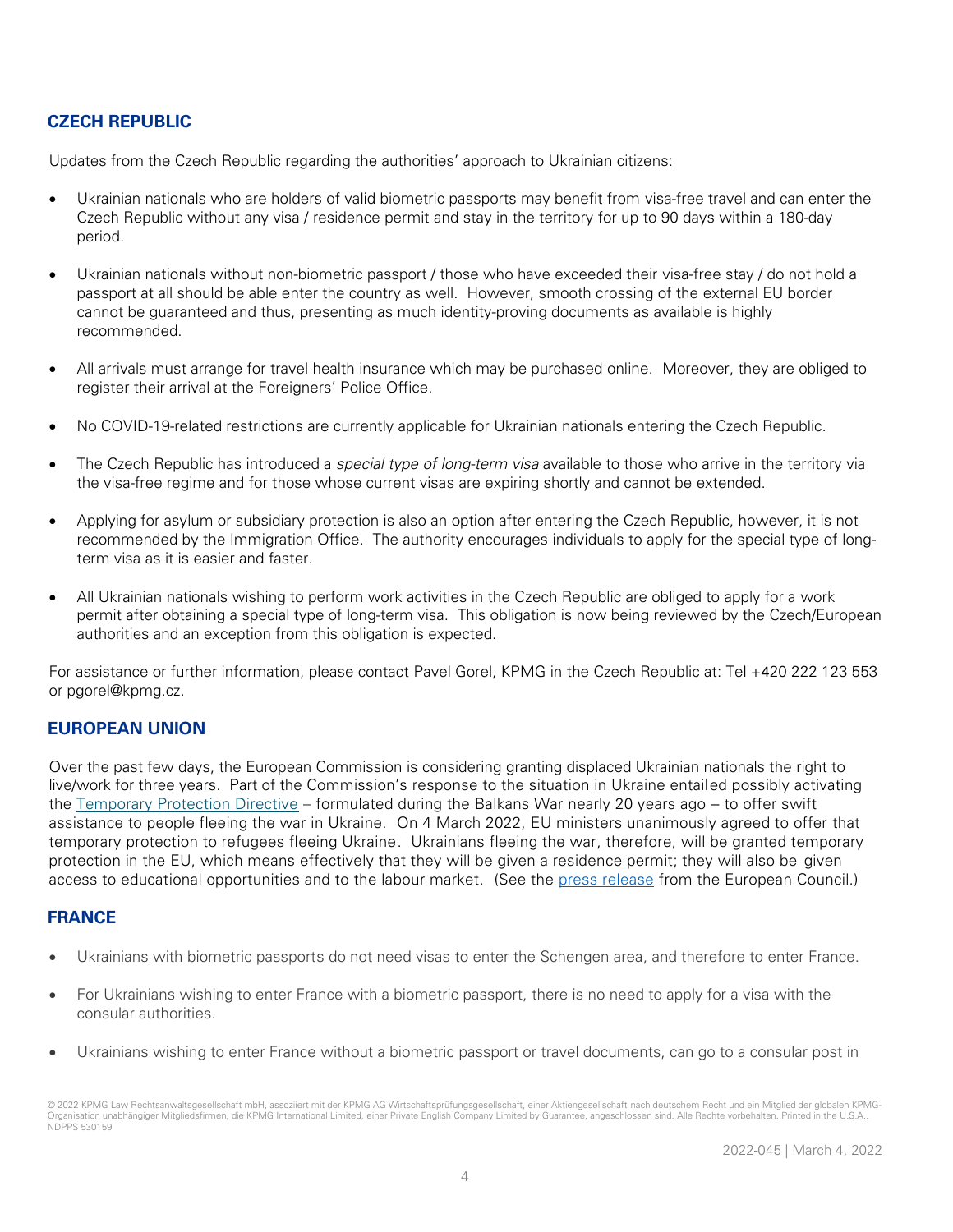a country bordering Ukraine (for example Poland, Romania, Hungary, etc.) so that their situation can be studied to obtain a visa or a pass to enter France.

- Ukrainians with a biometric passport are allowed to stay up to 90 days after they enter the Schengen Area.
- If their stay in France is extended beyond 90 days, and/or they need accommodation, they can go to the prefecture of the department (département) in which they arrived, to extend their right to stay.
- At the prefecture, they can ask for protection if they so wish.

For assistance or further information, please contact Sophie Fischel, KPMG Avocats in France at: Tel +33 (0) 1 55 68 48 36 or sfischel@kpmgavocats.fr.

#### **GERMANY**

- Ukrainian nationals who are holders of valid biometric passports are allowed to enter Germany visa-free for a period of up to 90 days within half a calendar year, however, no employment activities will be allowed during this stay. Ukrainian nationals, who have entered Germany for a short stay without a visa can apply for a temporary residence permit directly in-country for an additional 90-day period once the 90 days of the short stay have elapsed.
- Ukrainian nationals who are currently in Germany for a short stay are not required to travel back to Ukraine in order to go through the visa procedure. They can directly apply for a long-term work and residence permit in Germany
- In addition, it has now further been confirmed, that the EU will activate the regulations deriving from the Mass Influx Directive (2001/55/EC) / Temporary Protection Directive for giving temporary protection. This means that displaced persons would not need to go through the regular asylum procedure as they will be granted immediate protection in Germany. As a consequence, refugees will immediately be able to apply for a residence permit directly in Germany with a validity of one year (and up to three years). Under this residence permit even employment activities will be possible (self-employment generally permitted, employment subject to individual decision by the immigration office when issuing the residence permit, but no labour market test applies). For obtaining this residence permit, the following documents will be required: passport or substitute/similar document, proof of sufficient means of livelihood (e.g., employment contract, pay slips, confirmation on receipt of social benefits), and registration certificate.
- COVID-19-related restrictions are currently applicable for citizens coming from Ukraine to Germany; however, as the Ukraine is currently no longer classified as a high-risk area by the Robert-Koch-Institute, the following evidence might be presented when entering Germany: Proof of vaccination or proof of recovery from a COVID-19 infection or a negative PCR test which has been taken a maximum 72 hours before arrival in Germany or antigen test which has been taken a maximum 48 hours before arrival in Germany. However, in practice, voluntary tests will be offered when crossing the border.
- Ukrainian citizens and third-country nationals residing in Ukraine can apply for visas for Germany at the diplomatic missions and consular posts in neighbouring countries of Ukraine as of now by way of exception.
- The national rail company of Germany is offering free-of-charge tickets for Ukrainian refugees who wish to cross the continent and reach their country.

For assistance or further information, please contact Kim Hammer, KPMG Law in Germany at: Tel. +49 69 951195-429 or khammer@kpmg-law.com.

<sup>© 2022</sup> KPMG Law Rechtsanwaltsgesellschaft mbH, assoziiert mit der KPMG AG Wirtschaftsprüfungsgesellschaft, einer Aktiengesellschaft nach deutschem Recht und ein Mitglied der globalen KPMG-Organisation unabhängiger Mitgliedsfirmen, die KPMG International Limited, einer Private English Company Limited by Guarantee, angeschlossen sind. Alle Rechte vorbehalten. Printed in the U.S.A. NDPPS 530159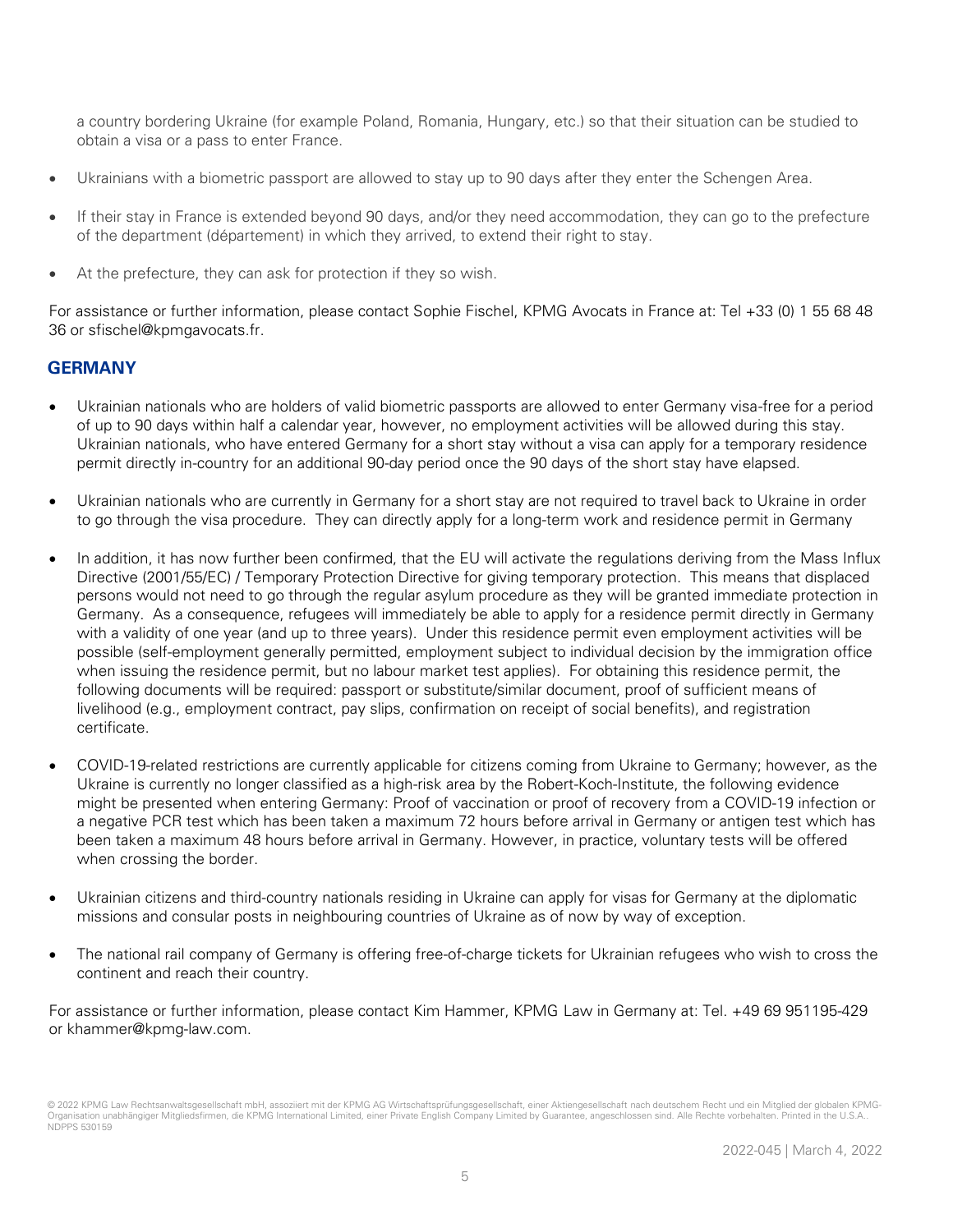#### **GREECE**

- Ukrainian nationals holding biometric passports are allowed to enter Greece without an entry visa and stay here for up to 90 days within a 180-day period.
- It seems that the COVID-19 related restrictions applying before the conflict to Ukrainian nationals entering Greece (i.e., vaccination certificate or test) continue to apply as no formal guidance has been issued so far on this point.
- Council Directive 2001/55/EC on minimum standards for giving temporary protection in the event of a mass influx of displaced persons is already incorporated in Greece as of 2006. Based on announcements, the Greek government is waiting for decisions to be taken on an EU level with a view to proceeding internally with any measures required to foster actual implementation.
- Based on governmental announcements, "golden" visas/residence permits for Russian nationals will become very difficult; indeed the possibility of revocation of one's already-issued visa/residence permit is also up for reexamination (again waiting for decisions to be taken on an EU level).

For assistance or further information, please contact Irini Zouli, Papacostopoulos - Grigoriadou and Associates, Law Firm in Greece, at: Tel. +30 210 60 62 159 or [izouli@cpalaw.gr.](mailto:izouli@cpalaw.gr) (Papacostopoulos - Grigoriadou and Associates, Law Firm, independent Greek law firm, independent member of KPMG International Legal and Tax network.)

#### **HUNGARY**

- Ukrainian nationals can legally enter Hungary (and any Schengen Area member state) based on their biometric passport without the need to obtain a visa in advance.
- Additionally, no COVID-19 restrictions apply to them (referring to the current ongoing developments\_.
- Based solely on their biometric passport, Ukrainian nationals can stay in Hungary for a maximum of 90 days without any further necessary actions/documents. However, working activity cannot be legally performed by them based solely on their biometric passports, as working activity is permissible in advance.
- Currently, Ukrainian nationals can legally seek asylum in Hungary considering current developments, however it is not mandatory.
- Asylum seekers can only work at the reception facilities contributing to the maintenance and preservation of the reception centre. In return they can receive a monthly remuneration (of up to 85% of the prevailing mandatory minimum old-age pension) but this is connected to humanitarian organisations only and the remuneration received in return for their work is very low.

For assistance or further information, please contact Erika Erdelics, KPMG Tanácsadó Kft. in Hungary, at: Tel. +36 1 887 5512 or [erika.erdelics@kpmg.hu.](mailto:erika.erdelics@kpmg.hu)

#### **IRELAND**

The Irish government is offering Ukrainian nationals visa-free status.

#### Other Steps

• The Department of Foreign Affairs is closely monitoring the situation in the Ukraine together with the European Union and other international partners.

<sup>© 2022</sup> KPMG Law Rechtsanwaltsgesellschaft mbH, assoziiert mit der KPMG AG Wirtschaftsprüfungsgesellschaft, einer Aktiengesellschaft nach deutschem Recht und ein Mitglied der globalen KPMG-Organisation unabhängiger Mitgliedsfirmen, die KPMG International Limited, einer Private English Company Limited by Guarantee, angeschlossen sind. Alle Rechte vorbehalten. Printed in the U.S.A. NDPPS 530159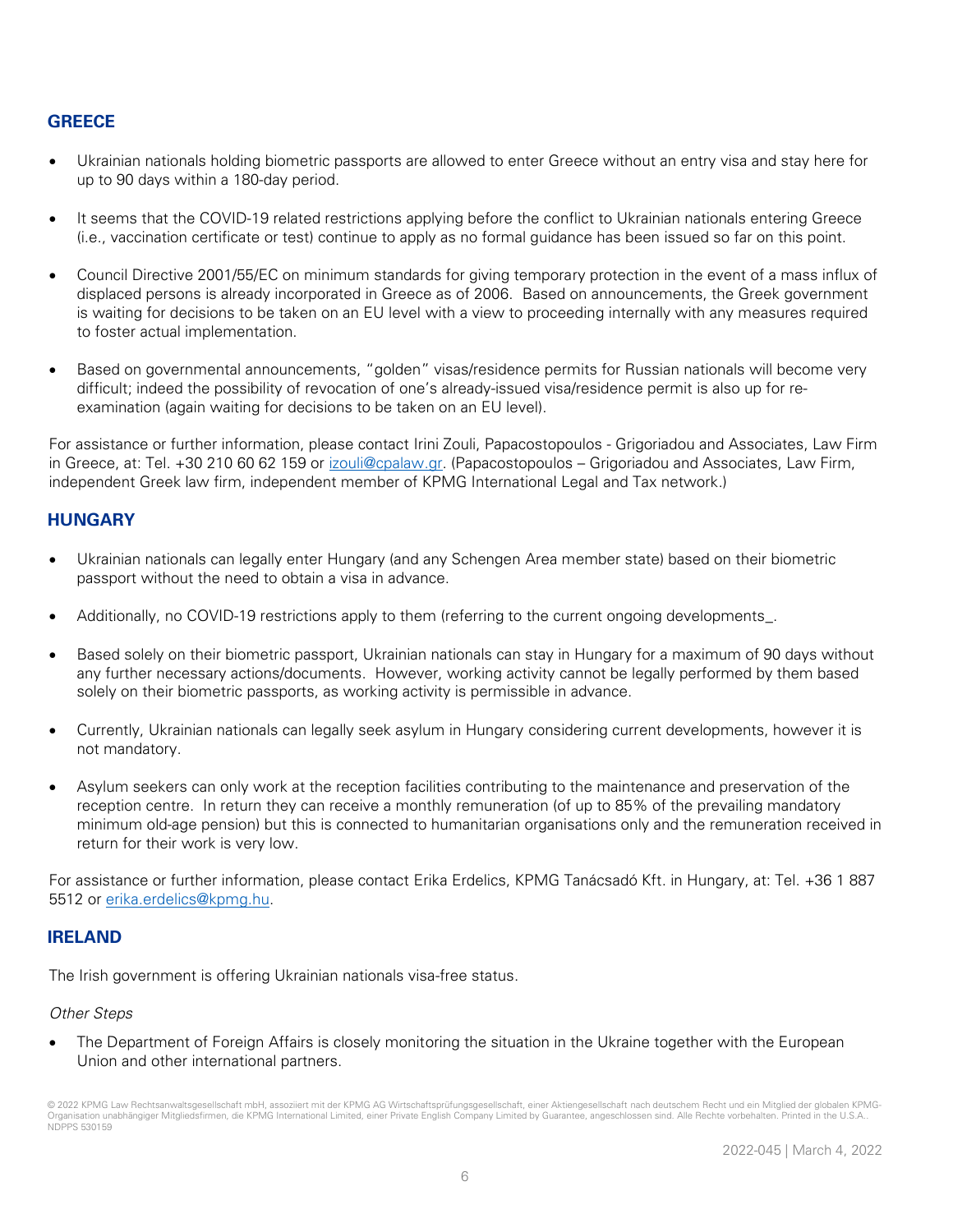- As an emergency measure, the Minister for Justice has announced the immediate lifting of entry visa requirements between the Ukraine and Ireland effective from 25 February 2022.
- Ukrainian nationals who are considering leaving Ukraine and travelling to Ireland may do so without an entry visa requirement, if they judge it safe to travel.
- Those who travel to Ireland without an entry visa will then have 90 days after arrival to regularise their position.
- Circumstances may be assessed on a case-by-case basis to apply for a suitable immigration permission once in Ireland.
- The situation and further immigration concessions granted to Ukrainian nationals by Ireland and other European Union countries are under ongoing review.

For assistance or further information, please contact Aoife Newton, KPMG in Ireland, at Tel. +353 1 700 4285 or aoife.newton@kpmg.ie.

#### **ITALY**

- Ukrainian nationals who are holders of valid biometric passports for at least three months benefit from visa-free travel and are allowed to enter the territory of Italy without an entry visa, and stay here for up to 90 days within 180 days.
- At the moment, in order to enter Italy, Ukrainian citizens would need a basic "green pass" pertaining to a vaccination certificate, recovery-from-COVID-19 certificate, or swab negative test. In case of the absence of one of these, the five-day quarantine will be applied with the obligation to undergo a molecular or antigen test, carried out by means of a swab, at the end of this period.
- Ukrainians nationals could ask for *international protection*.

Authorities informed KPMG in Italy that all information above-mentioned may be subjected to changes.

The Italian government approved a decree related to urgent measures in respect of the Ukrainian crisis. The text is still not available, but it should contain the following provisions:

- Refugees from Ukraine are hosted in the centres of the Cas system (Extraordinary Assistance Centers), even without having submitted an application for international protection;
- The government has also created a special fund of EUR 500,000 to finance measures to support Ukrainian students, researchers, and teachers so that they can complete or continue their training and their work in Italian schools, universities, and research institutes.

For assistance or further information, please contact PierLuigi Zucchelli, Studio Associato - Consulenza legale e tributaria in Italy at: Tel. +39 02 676451 or [pzucchelli@kpmg.it.](mailto:pzucchelli@kpmg.it)

<sup>© 2022</sup> KPMG Law Rechtsanwaltsgesellschaft mbH, assoziiert mit der KPMG AG Wirtschaftsprüfungsgesellschaft, einer Aktiengesellschaft nach deutschem Recht und ein Mitglied der globalen KPMG-Organisation unabhängiger Mitgliedsfirmen, die KPMG International Limited, einer Private English Company Limited by Guarantee, angeschlossen sind. Alle Rechte vorbehalten. Printed in the U.S.A. NDPPS 530159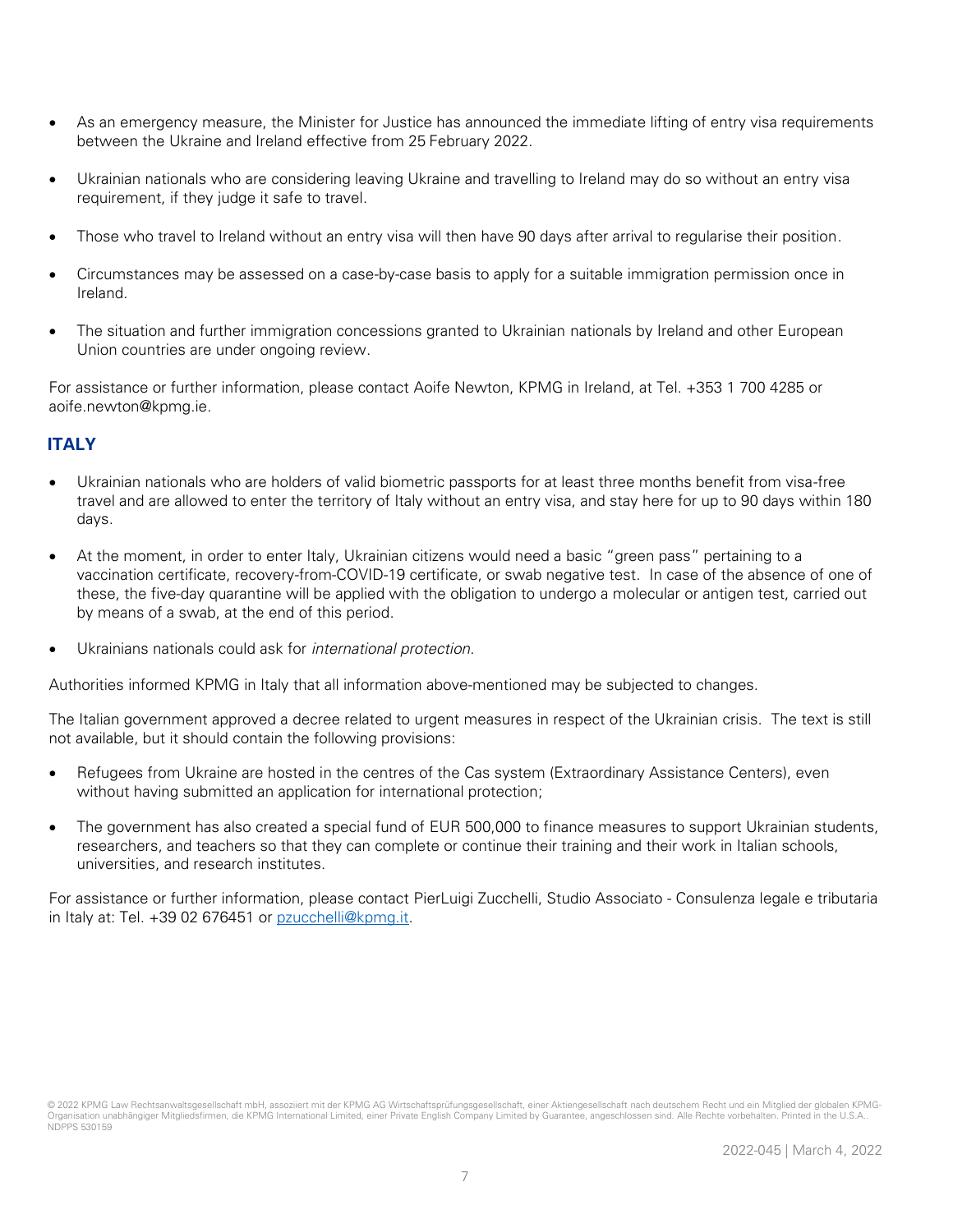#### **LATVIA**

#### $FAOs$

#### **1. What documents and actions are required for Ukrainians after obtaining refugee status to get a work permit?**

General information on entry to the Republic of Latvia:

- ✓ To enter the Republic of Latvia, valid travel documents including one's biometrical passport or ordinary travel passport are required.
- ✓ The lack of the travel documents or medical documents (certificate of vaccination, COVID-19 test) will not be an obstacle for a Ukrainian citizen to enter territory of the Republic of Latvia.
- $\checkmark$  If the person does not have a travel document, he or she will be identified in cooperation with the competent authorities of the Ukraine.

Request of asylum-seeker status:

- $\checkmark$  Applications for asylum-seeker status may be submitted by persons at the border-crossing point or, after entering Latvia, by an application to any structural unit of the State Border Guard.
- $\checkmark$  A handbook for asylum-seekers may be found here:<https://www.pmlp.gov.lv/lv/media/970/download>.

Applications for D visas:

- An application for the Latvian national D visa is possible at Riga's 1<sup>st</sup> Division of the Office of Citizenship and Migration Affairs (located at: Čiekurkalna 1.līnija 1 k-3, Riga, Latvia, LV-1026), or at other Offices of Citizenship and Migration Affairs on the territory of the Republic of Latvia. Application documents can also be sent by post.
- $\checkmark$  In order to obtain the visa, the person will be required to submit:
	- A copy of the travel document;
	- Filled-in visa application form (available at: [https://epak.pmlp.gov.lv/NVIS.EService001.WebSite/ApplicationMain.aspx\)](https://epak.pmlp.gov.lv/NVIS.EService001.WebSite/ApplicationMain.aspx);
	- A 35x45mm photograph;
	- An application with an explanation of from where the person has entered into Latvia and why he or she cannot return to, as well as an indication whether the person already knows the place of employment or the employer in the Republic of Latvia.
- $\checkmark$  The visa is issued free of charge.

Contact information for the additional information:

#### - **Office of Citizenship and Migration Affairs of the Republic of Latvia**

<sup>© 2022</sup> KPMG Law Rechtsanwaltsgesellschaft mbH, assoziiert mit der KPMG AG Wirtschaftsprüfungsgesellschaft, einer Aktiengesellschaft nach deutschem Recht und ein Mitglied der globalen KPMG-Organisation unabhängiger Mitgliedsfirmen, die KPMG International Limited, einer Private English Company Limited by Guarantee, angeschlossen sind. Alle Rechte vorbehalten. Printed in the U.S.A. NDPPS 530159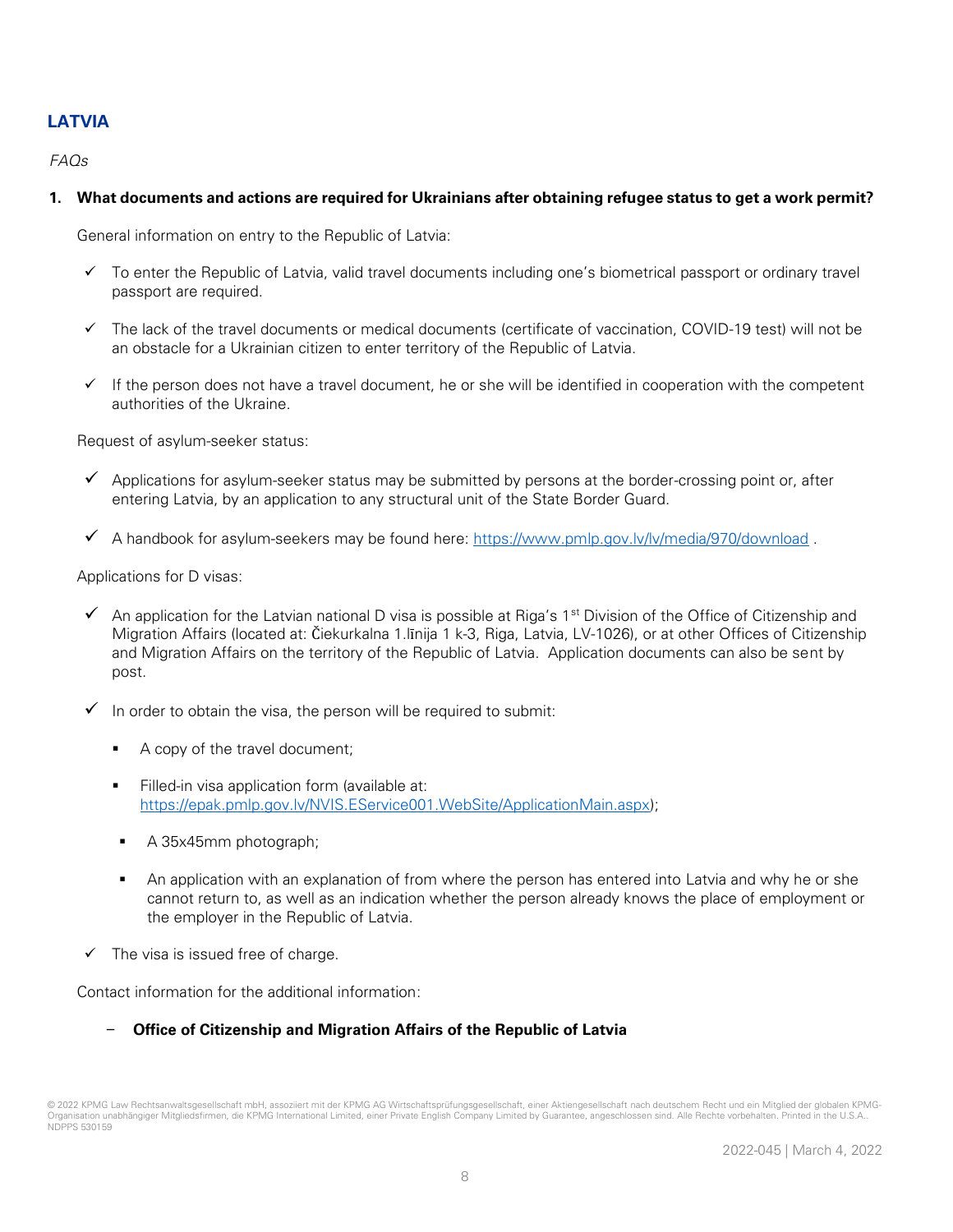- ✓ Additional information regarding D category visa: +371 67209400 (Monday to Thursday from 08:30 16:00; Friday from 09:00 – 15:00).
- **State Border Guard of the Republic of Latvia**
	- $\checkmark$  Information on crossing the Latvian state border and request of the asylum status: +371 67913569; +371 67913568 (24/7).

#### **2. What NGOs can provide more information on how we can help them in coordinating with the government and refugees?**

- ✓ The NGO "Gribu palīdzēt bēgļiem" aims to provide support and assistance to asylum seekers and persons with refugee or alternative status, while promoting the integration of these people in Latvia.
- $\checkmark$  The NGO provides the coordination between organisations offering help with regards to the existing situation. Information for the Ukrainians coming to the Republic of Latvia can be found on the webpage: [www.ukraine](http://www.ukraine-latvia.com/)[latvia.com](http://www.ukraine-latvia.com/) .

For assistance or further information, please contact Steve Austwick, KPMG in Latvia at: Tel +371 67038000 or saustwick@kpmg.com.

#### **THE NETHERLANDS**

The Netherlands has only published measures related to residence in the Netherlands as Ukraine is considered an unsafe country for the coming six months. The measures taken are as follows:

- Those Ukrainians arriving with biometric passports or a short-stay visas may stay freely in the Netherlands for 90 days and under the current circumstances; this period can be extended up to a maximum 180 days. If, due to the current situation, the maximum stay be exceeded, no residence problems should be experienced.
- Normally a provisional residence permit ("MVV") should be collected at the Dutch consular post abroad before one may receive a residence permit for his/her long-term stay; however, if it is not be possible to collect the MVV before travelling to The Netherlands, the residence permit will still be provided. The long-term residence can, for instance, be based on labour (example; the highly-skilled migrant) or family reunification.
- The asylum procedure is also available for Ukrainians; for new and pending cases there is a decision stop at the moment preventing departure to Ukraine should there be a negative outcome on an application. Also the statutory decision period of new and pending applications has been extended for a year.

For assistance or further information, please contact Hillery Stjura, Meijburg & Co., at: Tel +31 (0) 88 90 91886 or Stjura.Hillery@kpmg.com.

#### **NORWAY**

- Ukrainian nationals who are holders of valid biometric passports may benefit from visa-free travel and are allowed to enter Norway without an entry visa, and stay here for up to 90 days within 180 days.
- The Norwegian immigration authorities ("UDI") have decided that Ukrainian citizens who are in Norway on permits or visa-free visits that expire can continue to be here until further notice (the duty to return to Ukraine has been suspended).

<sup>© 2022</sup> KPMG Law Rechtsanwaltsgesellschaft mbH, assoziiert mit der KPMG AG Wirtschaftsprüfungsgesellschaft, einer Aktiengesellschaft nach deutschem Recht und ein Mitglied der globalen KPMG-Organisation unabhängiger Mitgliedsfirmen, die KPMG International Limited, einer Private English Company Limited by Guarantee, angeschlossen sind. Alle Rechte vorbehalten. Printed in the U.S.A.. NDPPS 530159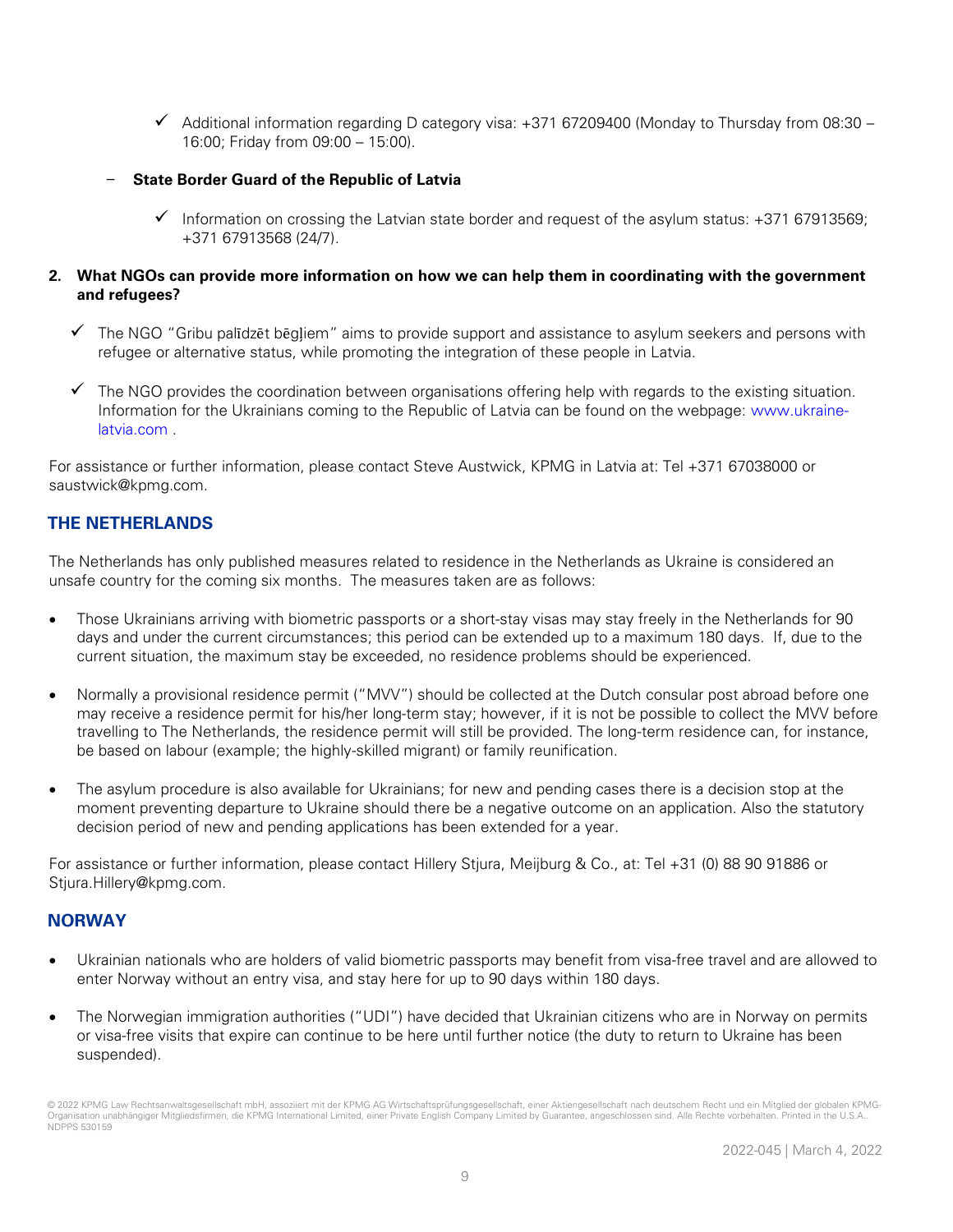- UDI is following the situation closely. The agency continues to work with assessments of how the situation in the country affects Ukrainians currently in Norway and applications for residence from Ukrainian citizens. See the attached link for further information and FAQs; [https://www.udi.no/en/important-messages/information-regarding](https://www.udi.no/en/important-messages/information-regarding-the-situation-in-ukraine/)[the-situation-in-ukraine/](https://www.udi.no/en/important-messages/information-regarding-the-situation-in-ukraine/)
- Family Immigration: With regard to family immigration applications, UDI has not yet decided whether the applications prepared for processing can be given priority or not. UDI will update this information when more information is available (at link above).
- Asylum: You must be in Norway or on the Norwegian border to apply for protection (asylum). Norwegian authorities no longer consider Ukraine a safe country. UDI does not yet know how the situation will develop or how it will process applications for protection. The UDI will update this information (at the above link) when more information is available.

For assistance or further information, please contact Unn Kristin Mardal, KPMG in Norway at: Tel +47 4063 9201 or unn.kristin.mardal@kpmg.no.

#### **POLAND**

The Polish government is currently working on new regulations regarding the situation of Ukrainian citizens in Poland.

The draft law on assistance to Ukrainian citizens in connection with an armed conflict in the territory of this country will most likely be introduced into the Polish legal system within the next few days.

Further to the above, the Polish Border Guard recommends not to submit applications for international protection for now as there will be some legal simplifications for Ukrainian citizens soon.

The KPMG International member firm in Poland will provide an update as soon as the new law on assistance to Ukrainian citizens in connection with an armed conflict in the territory of this country enters into force.

Below you will find the Polish government immigration updates related to the war in Ukraine.

#### **I. Entering Poland**

All Ukrainians evacuating from the territory of Ukraine will be allowed by the Polish Border Guard to enter Poland. It can be on the basis of:

- 1) visa-free movement (for biometric passport holders);
- 2) national visa (D) or Schengen visa (C);
- 3) a long-term visa or a residence permit issued by another Schengen state;
- 4) the consent issued by the Commander in Chief of the Polish Border Guard, granted when crossing the border, allowing an individual to stay up to 15 days in the territory of Poland (based on the Article 32 of the Act on Foreigners);
- 5) the temporary residence permit, permanent residence permit, or a long-term resident's EU residence permit and the valid residence card;
- 6) an application for granting international protection filed at the Polish border crossing point.

<sup>© 2022</sup> KPMG Law Rechtsanwaltsgesellschaft mbH, assoziiert mit der KPMG AG Wirtschaftsprüfungsgesellschaft, einer Aktiengesellschaft nach deutschem Recht und ein Mitglied der globalen KPMG-Organisation unabhängiger Mitgliedsfirmen, die KPMG International Limited, einer Private English Company Limited by Guarantee, angeschlossen sind. Alle Rechte vorbehalten. Printed in the U.S.A. NDPPS 530159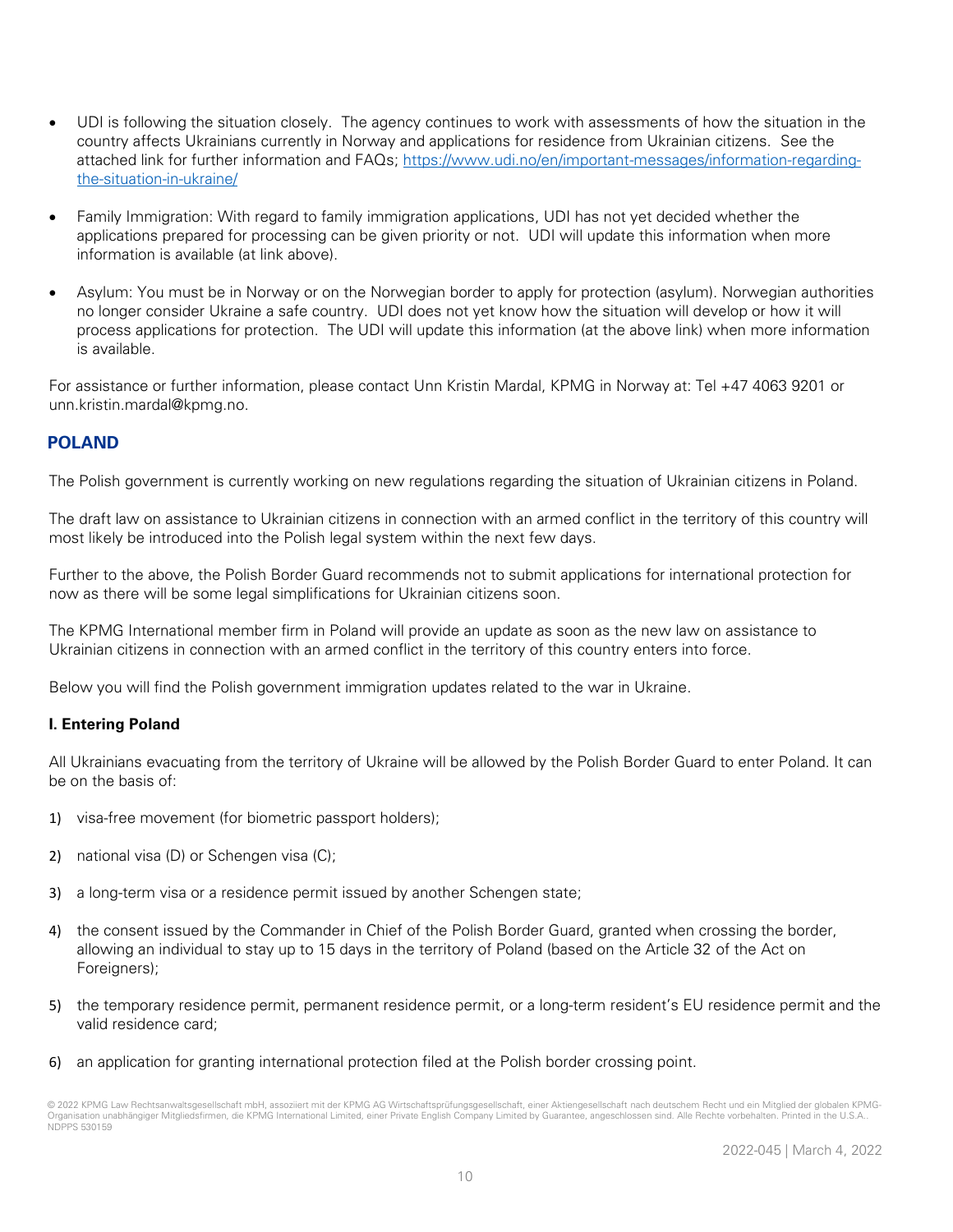In case of 4) above, Ukrainian citizens are allowed to enter Poland without travel documents, e.g., based on their Ukrainian IDs, driving licenses, expired passports, birth certificates or any other documents confirming identity. In case of 6) above, they may enter the country even without documents.

**Please be advised that it is recommended for biometric passport holders to cross the border on the basis of the visa-free movement. Applying for international protection could cause some limitations on the individual trying to cross into Poland and this step is recommended only for persons who cannot cross the border on another basis.**

#### **II. COVID-19 restrictions**

Neither a COVID-19 certificate nor a negative COVID-19 test result is required.

There is no quarantine after crossing the border.

#### **III. Work performance and residence**

Ukrainian individuals may work in Poland during a period of **visa-free movement** if they possess **a work permit or an employer's declaration of the intention to commission work to a foreigner – a statement (simplified work permit, so called "oświadczenie").** The application for their work permit or statement can be submitted while they are in Poland. Once their Polish work permit or statement is issued, they can start working with the Polish entity. There is also possibility of working as a seconded employee (Ukrainian company delegates to work in a Polish company) on the basis of a secondment letter for 30 days during one calendar year.

Currently, the fastest way to obtain a right to work is to register a Statement (Oswiadczenie) in the office. Then as soon as the document is received, the individual may start performing work. For now, it is possible to obtain this document in 5-10 working days; however, the situation in the Local Labour Offices is changing very dynamically. Due to the current situation in Ukraine, unfortunately, delays may occur.

**If a Ukrainian citizen applies for international protection, he will not be allowed to work during the process.** However, if the decision regarding refugee status has not been issued within six months and the applicant is not responsible for this delay (e.g., due to his declining to participate in the interview), he is allowed to apply to the Head of the Office for Foreigners for a certificate, which along with the temporary ID document (TZTC), grants the right to work legally in Poland until the international protection application has been processed.

Ukrainian citizens staying in Poland do not have to leave if their residence permits expire, the validity of permits is prolonged.

#### **IV. Exceptions to Compulsory Military Service**

Please note that, generally, men who are between 18 and 60 years old will not be allowed by Ukrainian border guards to leave the country.

However, there are some exceptions to compulsory military service – conscription, in accordance with Article 23 of the Act – amongst which:

• persons performing service during mobilisation or war in organs of state authority other than the military;

• persons recognised by a military medical commission as temporarily unfit for service - up to six months from the decision;

<sup>© 2022</sup> KPMG Law Rechtsanwaltsgesellschaft mbH, assoziiert mit der KPMG AG Wirtschaftsprüfungsgesellschaft, einer Aktiengesellschaft nach deutschem Recht und ein Mitglied der globalen KPMG-Organisation unabhängiger Mitgliedsfirmen, die KPMG International Limited, einer Private English Company Limited by Guarantee, angeschlossen sind. Alle Rechte vorbehalten. Printed i NDPPS 530159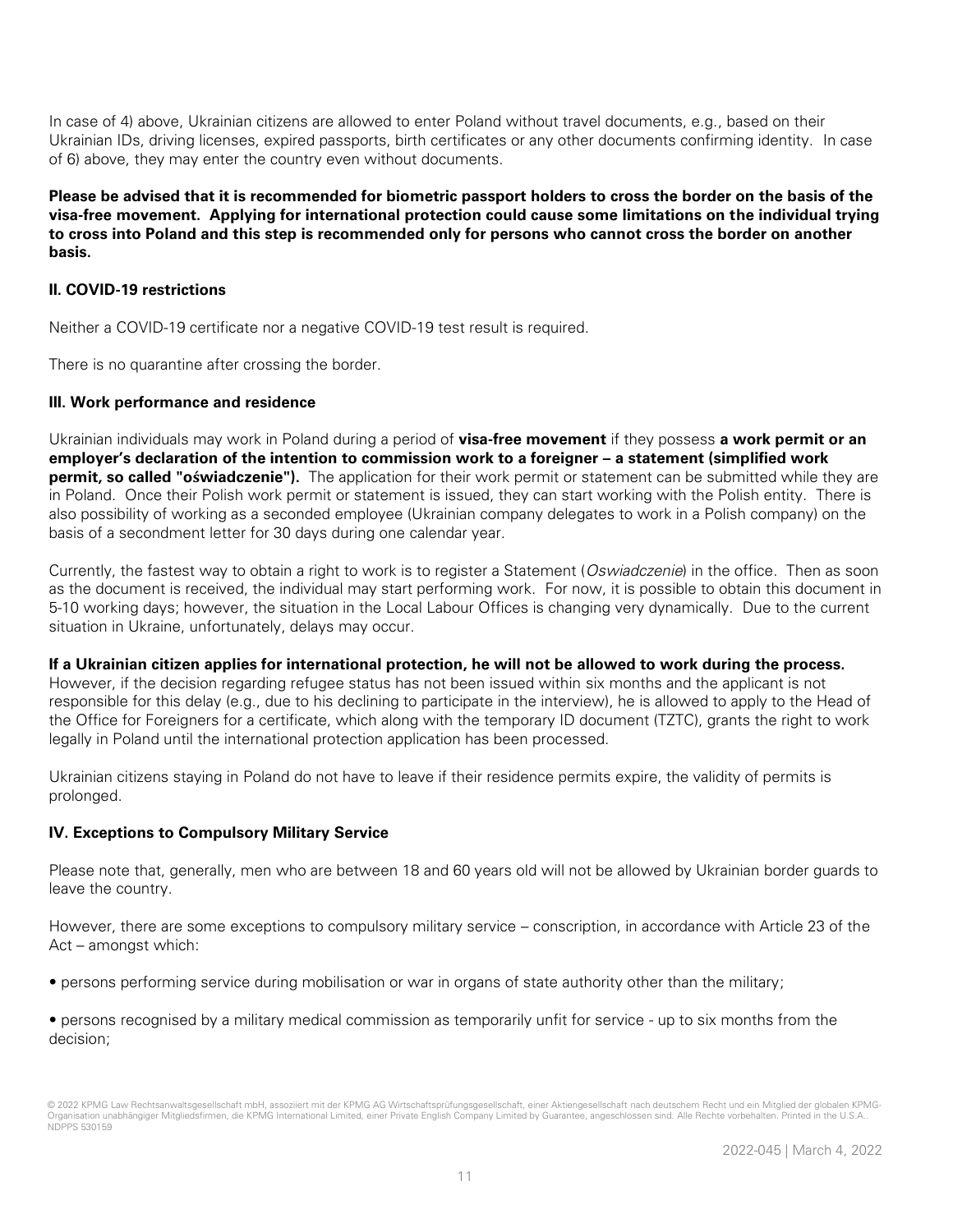- men and women with at least three dependent children up to the age of 18;
- single parents with a child / children;
- parents or guardians of a disabled child group A, if the child is under 18 years of age;
- parents or guardians of a disabled child who has any defects in the functioning of an organ in the III or IV stage and limitation of the vital activity of any category in the II-III stage;
- parents or guardians of a disabled child at stage I or II, until the child is 23 years of age;
- guardians or foster parents of children up to 18 years of age;
- permanent guardians of people who, in accordance with the Act, require care, in the absence of other people who can provide such care;
- parliamentarians;
- employees of military management bodies;
- students and doctoral students of higher education, assistants trainees, aspirants, and doctoral students;
- researchers, research and teaching staff of higher education and scientific organisations, holding an academic degree
- men or women whose loved ones died or went missing during counter-terrorist operations.

Please also be advised that we have been receiving information from the border that Ukrainian guards do not apply some of the aforementioned exceptions in practice (e.g., student status).

#### **V. Entering Polish territory with pets**

The Polish Chief Veterinary Inspectorate has introduced new regulations thanks to which animals, even those without a complete set of documents, can cross the Polish border.

Animals do not need to be serologically tested for anti-rabies antibody titers. Dogs, cats, and ferrets that are not vaccinated against rabies will be vaccinated in Poland at the expense of the state budget.

#### **Vi. Recommendations**

We recommend that employees who want to relocate to Poland consider leaving Ukrainian territory as soon as possible. They should bring travel documents and documents confirming qualifications (e.g., diplomas, supplements, work experience certificates, and others) and family relationships (birth and marriage certificates). Please also be informed that male employees who are currently staying in Poland should not travel to Ukraine as most probably they will not be able to come back.

For assistance or further information, please contact Marta Szurek, KPMG in Poland at: Tel. +48 22 528 11 99, +48 500 074 289 or mszurek@kpmg.pl.

<sup>© 2022</sup> KPMG Law Rechtsanwaltsgesellschaft mbH, assoziiert mit der KPMG AG Wirtschaftsprüfungsgesellschaft, einer Aktiengesellschaft nach deutschem Recht und ein Mitglied der globalen KPMG-Organisation unabhängiger Mitgliedsfirmen, die KPMG International Limited, einer Private English Company Limited by Guarantee, angeschlossen sind. Alle Rechte vorbehalten. Printed in the U.S.A. NDPPS 530159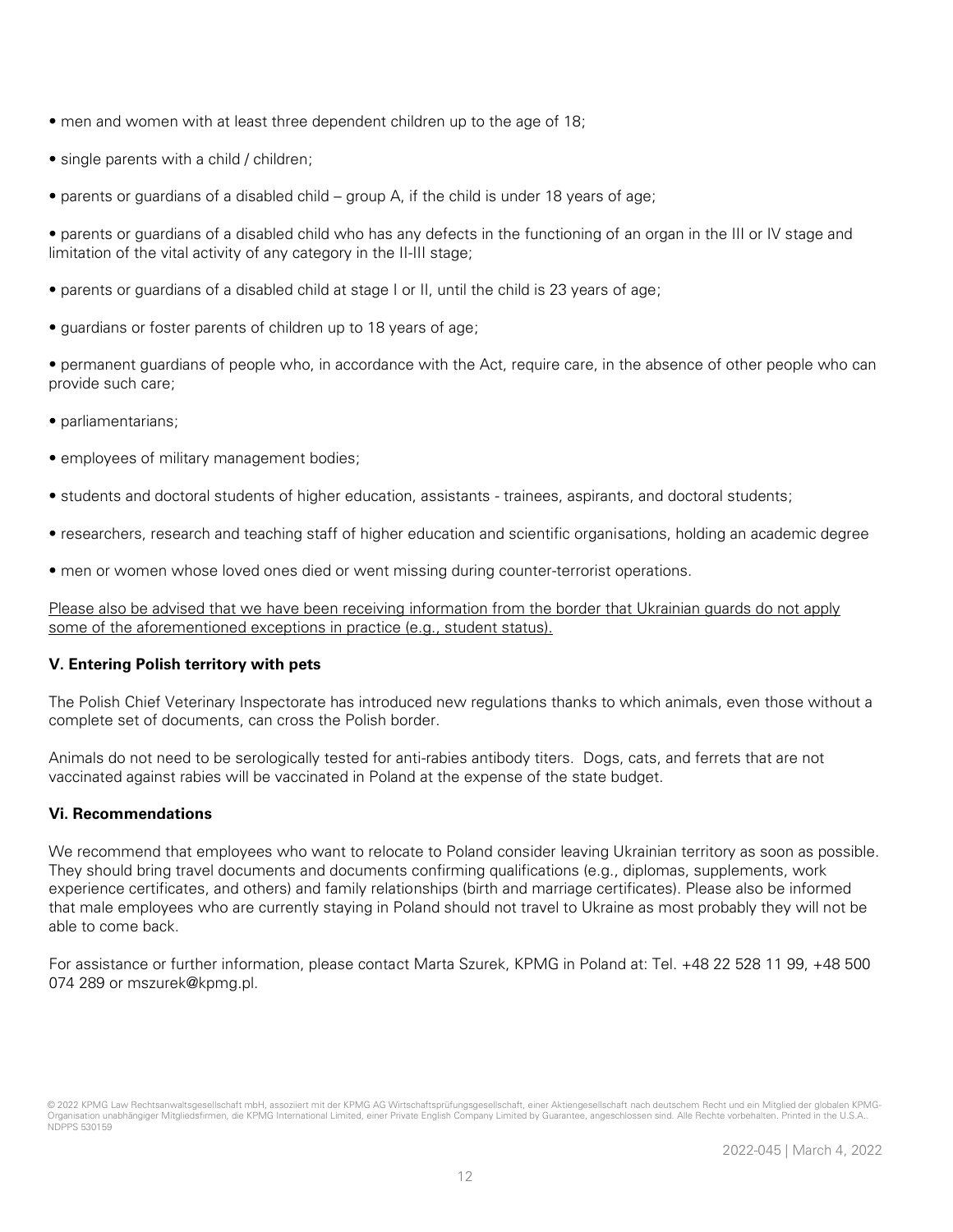#### **ROMANIA**

Romanian measures that might be of help to Ukrainian nationals:

- Ukrainian nationals who are holders of valid biometric passports benefit from visa-free travel and are allowed to enter Romanian territory without an entry visa, and stay here for up to 90 days within 180 days.
- No COVID-19 related restrictions are currently applicable for Ukrainian nationals entering Romanian territory.
- Entering Romanian territory with pets, without related documents, is currently permitted for Ukrainian nationals.
- Entering Romanian territory with documents confirming the identity (i.e., simple passports / identity cards) is currently permitted for Ukrainian nationals, as refugees/asylum seekers, under exceptional rules.
- Ukrainian nationals who will be locally employed by a company in Romania for a maximum of nine months within a calendar year, full-time contract, are exempted from the work permit requirement, as an exception from normal procedures.
- Ukrainian nationals may apply for subsidiary protection/asylum/refugee status and thereafter they may be employed with a Romanian-registered company without a work permit, as an exception from normal procedures.

For assistance or further information, please contact Mădălina Racovițan, KPMG in Romania at: Tel. +40 372 377 782 or mracovitan@kpmg.com.

#### **SERBIA**

- Ukrainian nationals who are holders of valid biometric passports are allowed to enter Serbian territory without an entry visa and stay here for up to 90 days within 180 days.
- No COVID-19-related restrictions are currently applicable for Ukrainian nationals entering Serbian territory.

For assistance or further information, please contact Marija Milojevic, KPMG in Serbia at: Marija Milojevic, KPMG in Serbia at: Tel. +381 11 205 0526 or mmilojevic@kpmg.com.

#### **SLOVAKIA**

- Ukrainian nationals who are holders of valid biometric passports benefit from visa-free travel and are allowed to enter the territory of the Slovak Republic without an entry visa, and stay here for up to 90 days within 180 days.
- Following an individual assessment, entry may be granted even to those without a valid travel document (biometric passport).
- According to currently-valid immigration legislation regarding COVID-19, those third-country nationals who enter Slovakia legally are allowed to stay here for up to one month after the end of the emergency/crisis situation regarding COVID-19.
- No COVID-19-related restrictions are currently applicable for Ukrainian nationals entering the territory of the Slovak Republic.

<sup>© 2022</sup> KPMG Law Rechtsanwaltsgesellschaft mbH, assoziiert mit der KPMG AG Wirtschaftsprüfungsgesellschaft, einer Aktiengesellschaft nach deutschem Recht und ein Mitglied der globalen KPMG-Organisation unabhängiger Mitgliedsfirmen, die KPMG International Limited, einer Private English Company Limited by Guarantee, angeschlossen sind. Alle Rechte vorbehalten. Printed in the U.S.A. NDPPS 530159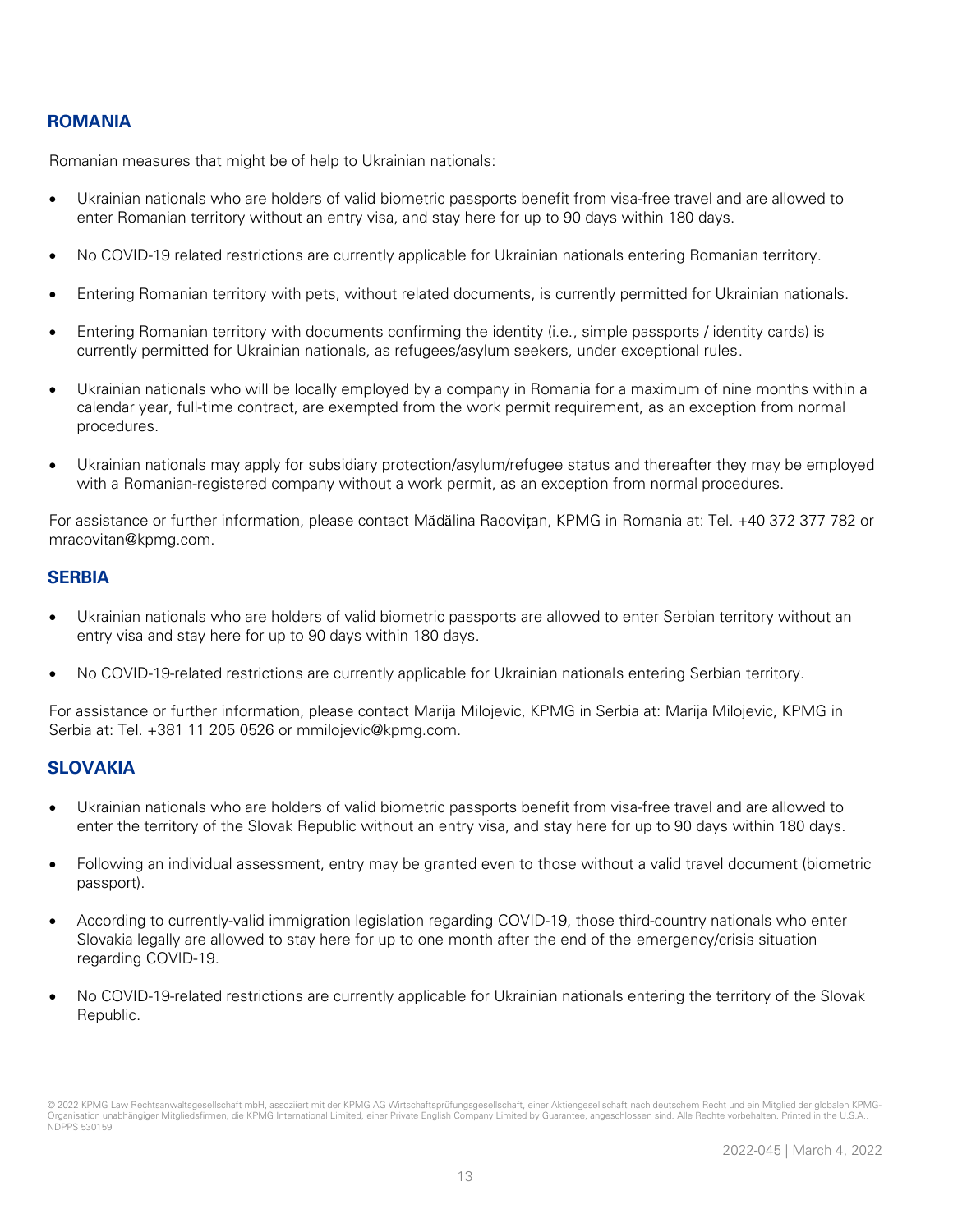- Entering the territory of the Slovak Republic with pets, without related documents, is currently permitted for Ukrainian nationals.
- Slovakia grants two types of protection for people in need an asylum (a form of permanent residence for an indefinite period of time) and a subsidiary protection (valid for one year, with the possibility of an extension). The provisions of TEMPORARY REFUGE, a special status for Ukrainians fleeing war, have been finalized and approved by the Slovak government. The temporary refuge status for Ukrainian nationals is now available. In case there would be any client employees from Ukraine who would prefer to proceed with obtaining the temporary refuge status, KPMG in Slovakia will be able to assist them with this procedure.
- The Foreign Police in Slovakia is temporarily closing their offices, in order to focus solely on work with Ukrainian nationals arriving in Slovakia. It is expected that in the upcoming weeks it will not be possible to visit the Foreign Police offices for standard procedures.
- Please note that the obligation for third-country nationals to submit the original of completed and signed Notification of Stay forms to the respective Foreign Police within three business days remains valid.

For assistance or further information, please contact Maria Hrdlickova , KPMG in Slovakia at: Tel. +421 2 5998 4111 or [mhrdlickova@kpmg.sk.](mailto:mhrdlickova@kpmg.sk)

#### **SPAIN**

Spanish Authorities have expressed maximum support to Ukrainian citizens. Please find below the current information for Spain:

- Ukrainian nationals who are holders of valid biometric passports are allowed to enter Spanish territory without an entry visa, and stay here for up to 90 days within 180 days.
- COVID-19- related restrictions are currently applicable for citizens coming from Ukraine entering Spanish territory. However, please note that the authorities may consider that coming from Ukraine will be under letter i) or coming from other EU country as well (see list below).
- According to the Order of the Ministry of the Interior, Order INT/657/2020, of 17 July, will be subject to denial of entry, for reasons of public order or public health, unless they belong to one of the following categories:

a) Habitual residents in the European Union, Schengen Associated States, Andorra, Monaco, The Vatican (Holy See) or San Marino who go to that country, proving it documentary.

b) Holders of a long-term visa issued by a Member State or Schengen Associated State who are going to that country.

c) Health professionals, including health researchers, and elderly-care professionals who go to or return from exercising their work activity.

d) Transport, marine and aeronautical personnel necessary to carry out air transport activities.

e) Diplomatic, consular, international, military, civil protection, and members of humanitarian organisations, in the exercise of their functions.

f) Students who carry out their studies in the Member States or Schengen Associated States and who have the corresponding permit or visa for long-term stay, provided that they go to the country where they are studying,

<sup>© 2022</sup> KPMG Law Rechtsanwaltsgesellschaft mbH, assoziiert mit der KPMG AG Wirtschaftsprüfungsgesellschaft, einer Aktiengesellschaft nach deutschem Recht und ein Mitglied der globalen KPMG-Organisation unabhängiger Mitgliedsfirmen, die KPMG International Limited, einer Private English Company Limited by Guarantee, angeschlossen sind. Alle Rechte vorbehalten. Printed in the U.S.A. NDPPS 530159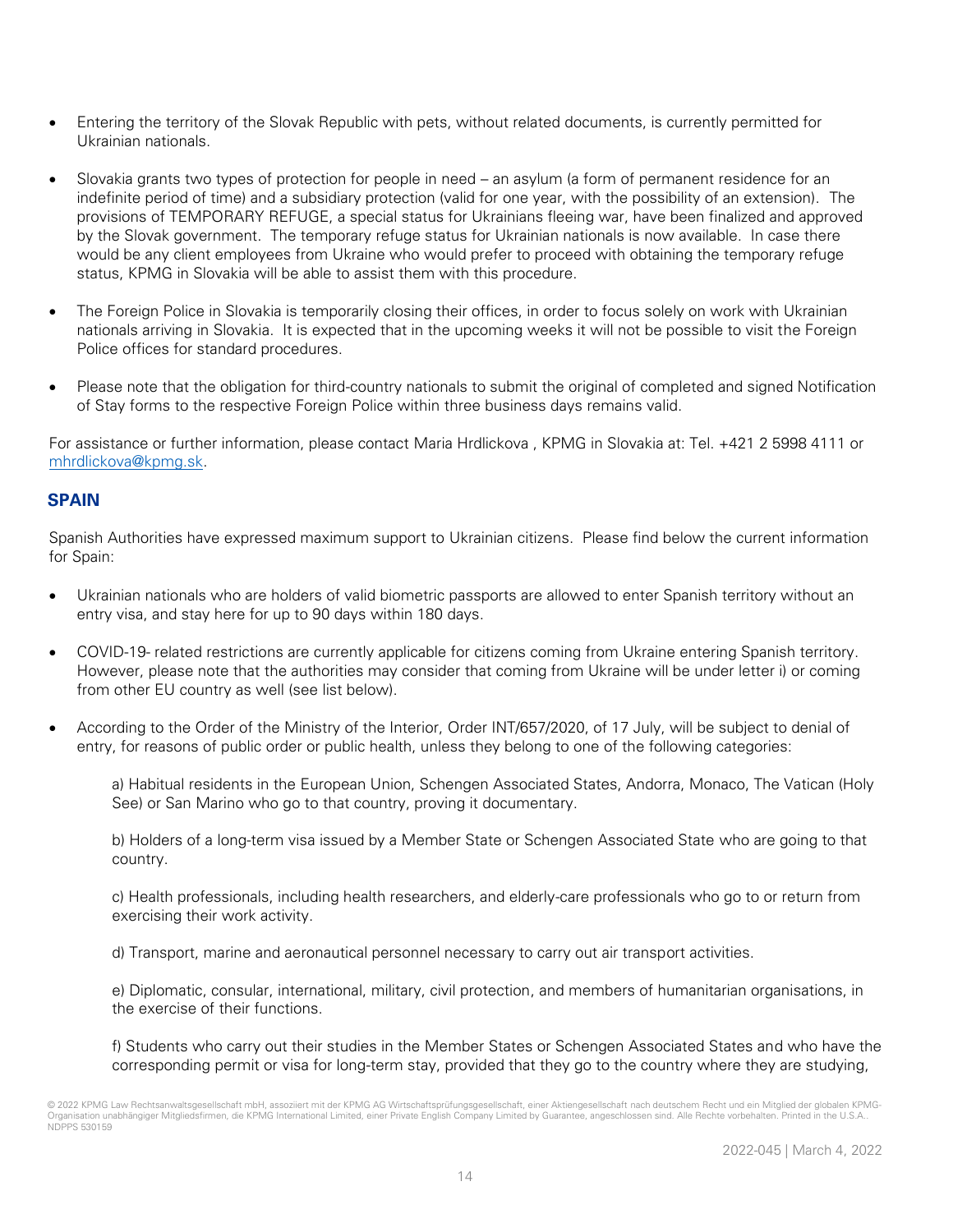and that the entry occurs during the academic year or previous 15 days. If the destination is Spain and the duration of the stay is up to 90 days, it must be proven that the studies are carried out in an authorised teaching centre in Spain, registered in the corresponding administrative registry, following a full-time programme during this phase and in-person, and that leads to obtaining a degree or study certificate.

g) Highly-qualified workers whose work is necessary and cannot be postponed or carried out remotely, including participants in high-level sports events that take place in Spain. These circumstances must be justified with documentary evidence.

h) Persons travelling for duly-accredited imperative family reasons .

i) People who travel for reasons of *force majeure* or need, or whose entry is allowed for humanitarian reasons, proving it is substantiated with documentary evidence.

k) - Persons with a recovery or vaccination certificate, that the Ministry of Health recognises for this purpose, after verification by the health authorities.

- Persons aged 12 years or older and under 18 years who present a negative SARS-CoV-2 molecular nucleic acid amplification test -NAAT (RT-PCR or similar)- performed within 72 hours prior to arrival, after verification by the health authorities.

- People under 12 years old.

- Until now only relatives of Spanish citizens have been evacuated by the Spanish authorities and who arrived there arrived with their passports by airplane from Poland.
- Since 2014, Ukrainian citizens who are already in Spain can apply for international protection and the Spanish Authorities will evaluate case-by-case. New rules are under negotiation within the EU (Directive from 2001) but not approved yet.

For assistance or further information, please contact Javier de Robles, KPMG in Spain at: Tel. +34 91 451 3189 or jderobles@kpmg.es.

#### **TURKEY**

No new regulations in Turkey with respect to the admittance of Ukrainian nationals. The Turkish embassies are currently working to gather information regarding the Turkish citizens in Ukraine to facilitate their evacuation.

For assistance or further information, please contact Erdem Karadeniz, KPMG in Turkey at: +90 212 316 60 00 Ext: 6703 or ekaradeniz@kpmg.com.

#### **UNITED KINGDOM**

If someone is eligible for a U.K. work visa and has all the requisite documents, that person can apply to U.K. Visa Application Centres in Hungary, Romania, Poland, and Moldova without needing to have status in those countries.

For assistance or further information, please contact Julia Picco, KPMG LLP in the United Kingdom at: Tel +44 2 0 3078 3292 or [Julia.Picco@kpmg.co.uk.](mailto:Julia.Picco@kpmg.co.uk)

<sup>© 2022</sup> KPMG Law Rechtsanwaltsgesellschaft mbH, assoziiert mit der KPMG AG Wirtschaftsprüfungsgesellschaft, einer Aktiengesellschaft nach deutschem Recht und ein Mitglied der globalen KPMG-Organisation unabhängiger Mitgliedsfirmen, die KPMG International Limited, einer Private English Company Limited by Guarantee, angeschlossen sind. Alle Rechte vorbehalten. Printed i NDPPS 530159